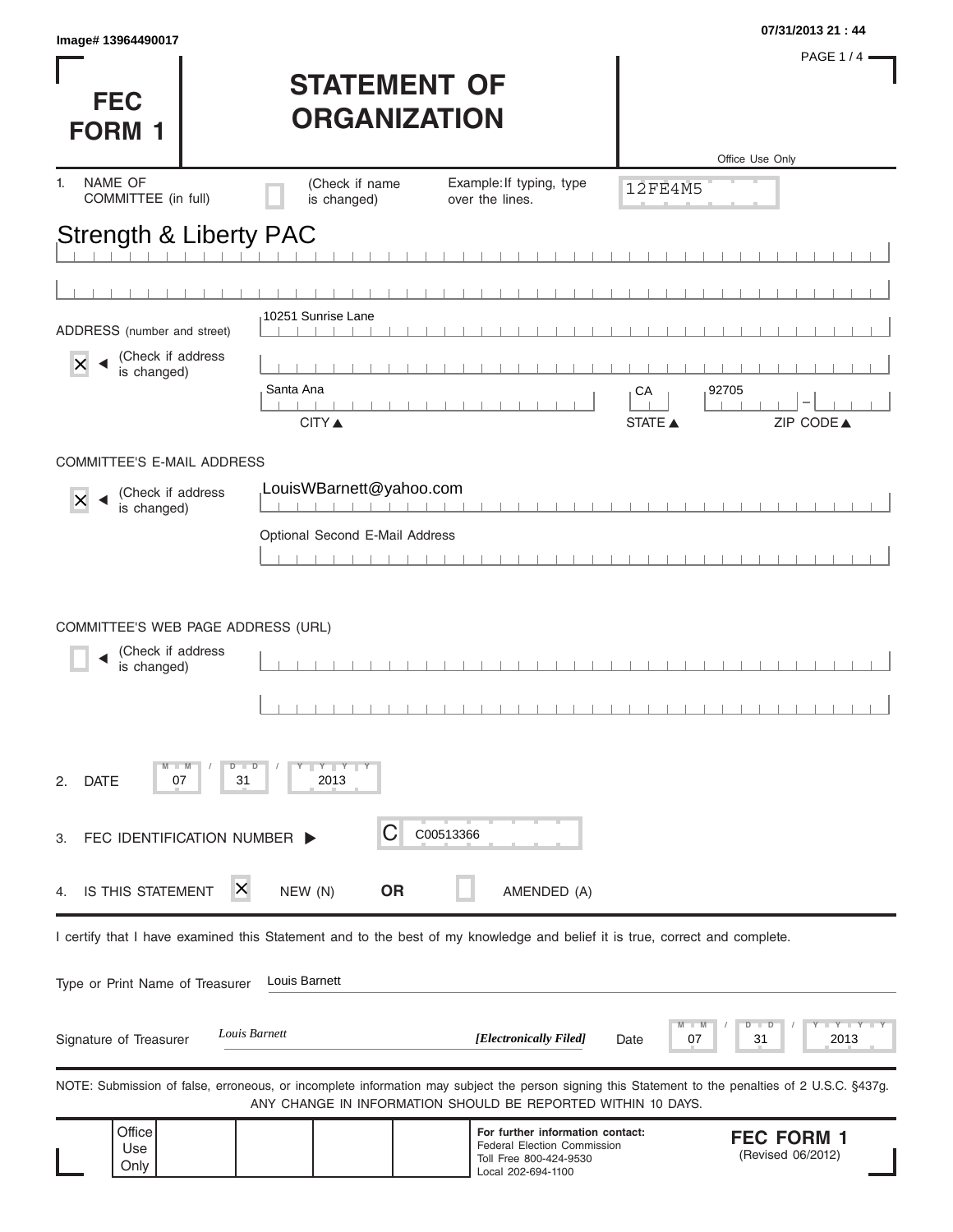|                                                           | FEC Form 1 (Revised 02/2009)                                                                                                                                                                                                | Page 2                                   |
|-----------------------------------------------------------|-----------------------------------------------------------------------------------------------------------------------------------------------------------------------------------------------------------------------------|------------------------------------------|
|                                                           | <b>TYPE OF COMMITTEE</b>                                                                                                                                                                                                    |                                          |
|                                                           | <b>Candidate Committee:</b>                                                                                                                                                                                                 |                                          |
| (a)                                                       | This committee is a principal campaign committee. (Complete the candidate information below.)                                                                                                                               |                                          |
| (b)                                                       | This committee is an authorized committee, and is NOT a principal campaign committee. (Complete the candidate<br>information below.)                                                                                        |                                          |
| Name of<br>Candidate                                      | $-1$ $-1$ $-1$<br>1 1 1 1 1 1                                                                                                                                                                                               |                                          |
| Candidate<br>Party Affiliation                            | Office<br>Sought:<br>Senate<br>President<br>House                                                                                                                                                                           | <b>State</b><br><b>District</b>          |
| (c)                                                       | This committee supports/opposes only one candidate, and is NOT an authorized committee.                                                                                                                                     |                                          |
| Name of<br>Candidate                                      |                                                                                                                                                                                                                             |                                          |
| <b>Party Committee:</b>                                   |                                                                                                                                                                                                                             |                                          |
| (d)                                                       | (National, State<br>This committee is a<br>or subordinate) committee of the                                                                                                                                                 | (Democratic,<br>Republican, etc.) Party. |
|                                                           | <b>Political Action Committee (PAC):</b>                                                                                                                                                                                    |                                          |
| (e)                                                       | This committee is a separate segregated fund. (Identify connected organization on line 6.) Its connected organization is a:                                                                                                 |                                          |
|                                                           | Corporation<br>Corporation w/o Capital Stock                                                                                                                                                                                | Labor Organization                       |
|                                                           | Membership Organization<br><b>Trade Association</b>                                                                                                                                                                         | Cooperative                              |
|                                                           | In addition, this committee is a Lobbyist/Registrant PAC.                                                                                                                                                                   |                                          |
| (f)<br>$\times$                                           | This committee supports/opposes more than one Federal candidate, and is NOT a separate segregated fund or party<br>committee. (i.e., nonconnected committee)                                                                |                                          |
| In addition, this committee is a Lobbyist/Registrant PAC. |                                                                                                                                                                                                                             |                                          |
|                                                           | In addition, this committee is a Leadership PAC. (Identify sponsor on line 6.)                                                                                                                                              |                                          |
|                                                           | <b>Joint Fundraising Representative:</b>                                                                                                                                                                                    |                                          |
| (g)                                                       | This committee collects contributions, pays fundraising expenses and disburses net proceeds for two or more political<br>committees/organizations, at least one of which is an authorized committee of a federal candidate. |                                          |
| (h)                                                       | This committee collects contributions, pays fundraising expenses and disburses net proceeds for two or more political<br>committees/organizations, none of which is an authorized committee of a federal candidate.         |                                          |
| Committees Participating in Joint Fundraiser              |                                                                                                                                                                                                                             |                                          |
| 1.                                                        | FEC ID number<br>IC.                                                                                                                                                                                                        |                                          |
| 2.                                                        | FEC ID number                                                                                                                                                                                                               |                                          |
| З.                                                        | FEC ID number $\bigcap$                                                                                                                                                                                                     |                                          |
| 4.                                                        | FEC ID number $\bigcap$                                                                                                                                                                                                     |                                          |

I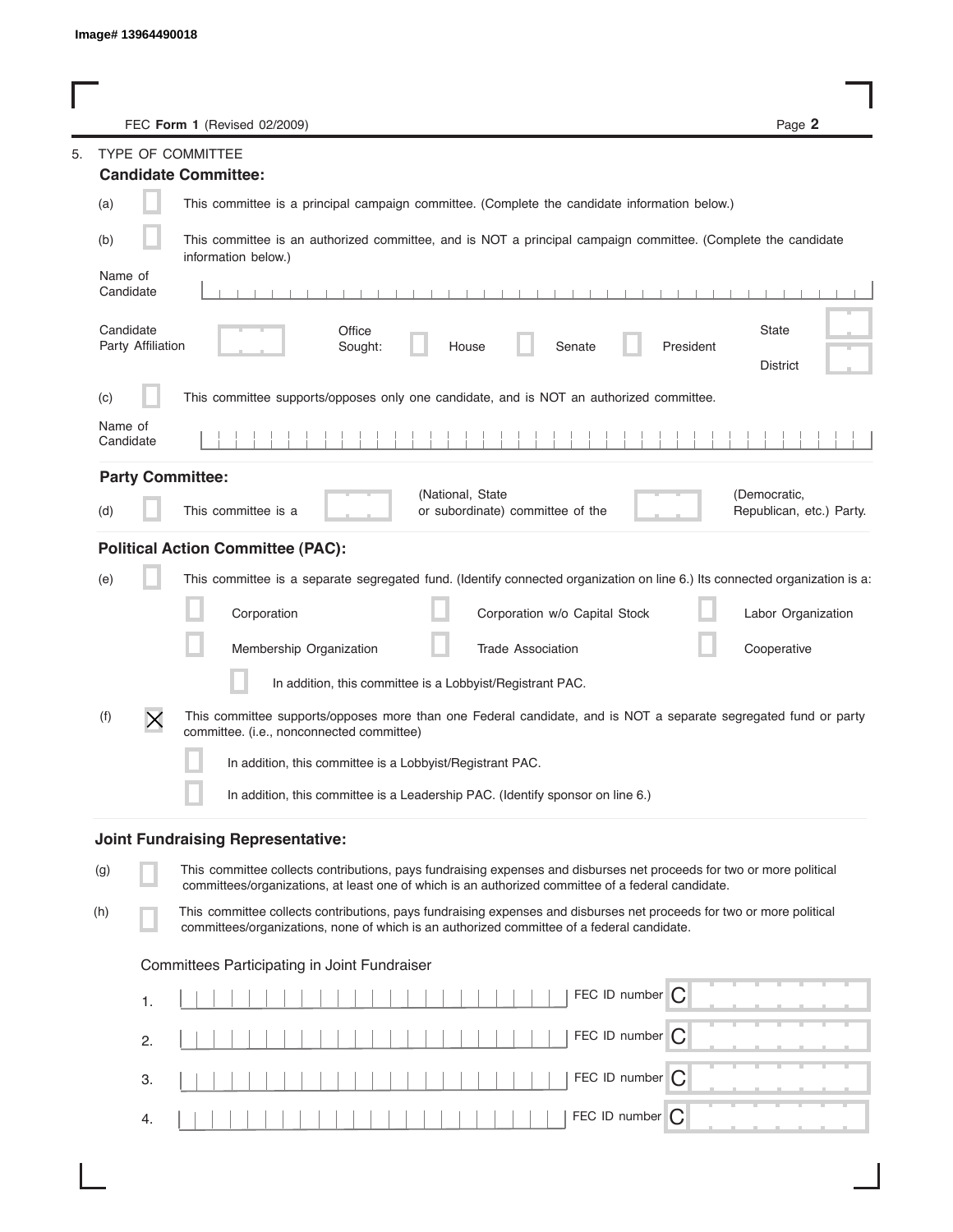## Strength & Liberty PAC

|                              | FEC Form 1 (Revised 02/2009)                                                                                                                                                        | Page 3      |
|------------------------------|-------------------------------------------------------------------------------------------------------------------------------------------------------------------------------------|-------------|
| Write or Type Committee Name |                                                                                                                                                                                     |             |
| Strength & Liberty PAC       |                                                                                                                                                                                     |             |
| 6.                           | Name of Any Connected Organization, Affiliated Committee, Joint Fundraising Representative, or Leadership PAC Sponsor                                                               |             |
| <b>NONE</b>                  |                                                                                                                                                                                     |             |
|                              |                                                                                                                                                                                     |             |
| <b>Mailing Address</b>       |                                                                                                                                                                                     |             |
|                              |                                                                                                                                                                                     |             |
|                              |                                                                                                                                                                                     |             |
|                              | <b>CITY</b><br><b>STATE</b>                                                                                                                                                         | ZIP CODE    |
| books and records.           | Custodian of Records: Identify by name, address (phone number -- optional) and position of the person in possession of committee                                                    |             |
| Full Name                    | Louis Barnett                                                                                                                                                                       |             |
|                              | 304 N Glenwood Place                                                                                                                                                                |             |
| Mailing Address              |                                                                                                                                                                                     |             |
|                              |                                                                                                                                                                                     |             |
|                              | 91506<br>СA<br><b>Burbank</b>                                                                                                                                                       |             |
| Title or Position            | <b>CITY</b><br><b>STATE</b>                                                                                                                                                         | ZIP CODE    |
| Treasurer                    | 703<br>Telephone number<br>.                                                                                                                                                        | 472<br>7196 |
|                              | Treasurer: List the name and address (phone number -- optional) of the treasurer of the committee; and the name and address of<br>any designated agent (e.g., assistant treasurer). |             |
| Full Name<br>of Treasurer    | Louis Barnett                                                                                                                                                                       |             |

| Louis Barnett                                                                                                                                                                       |                      |              |                 |
|-------------------------------------------------------------------------------------------------------------------------------------------------------------------------------------|----------------------|--------------|-----------------|
| Full Name                                                                                                                                                                           |                      |              |                 |
|                                                                                                                                                                                     | 304 N Glenwood Place |              |                 |
| Mailing Address                                                                                                                                                                     |                      |              |                 |
|                                                                                                                                                                                     |                      |              |                 |
|                                                                                                                                                                                     | <b>Burbank</b>       | CA           | 91506           |
| Title or Position                                                                                                                                                                   | <b>CITY</b>          | <b>STATE</b> | <b>ZIP CODE</b> |
| Treasurer<br>7196<br>703<br>472<br>Telephone number                                                                                                                                 |                      |              |                 |
| Treasurer: List the name and address (phone number -- optional) of the treasurer of the committee; and the name and address of<br>any designated agent (e.g., assistant treasurer). |                      |              |                 |
|                                                                                                                                                                                     |                      |              |                 |
| Louis Barnett<br><b>Full Name</b>                                                                                                                                                   |                      |              |                 |
| of Treasurer                                                                                                                                                                        |                      |              |                 |
| Mailing Address                                                                                                                                                                     | 304 N Glenwood Place |              |                 |
|                                                                                                                                                                                     |                      |              |                 |
|                                                                                                                                                                                     | <b>Burbank</b>       | CA           | 91506           |
| Title or Position                                                                                                                                                                   | <b>CITY</b>          | <b>STATE</b> | ZIP CODE        |

|                                  | <b>Burbank</b>                                                                                                                                                                      | CA           | 91506       |
|----------------------------------|-------------------------------------------------------------------------------------------------------------------------------------------------------------------------------------|--------------|-------------|
| Title or Position                | <b>CITY</b>                                                                                                                                                                         | <b>STATE</b> | ZIP CODE    |
| Treasurer                        | Telephone number                                                                                                                                                                    | 703          | 7196<br>472 |
|                                  | Treasurer: List the name and address (phone number -- optional) of the treasurer of the committee; and the name and address of<br>any designated agent (e.g., assistant treasurer). |              |             |
| <b>Full Name</b><br>of Treasurer | Louis Barnett                                                                                                                                                                       |              |             |
| Mailing Address                  | 304 N Glenwood Place                                                                                                                                                                |              |             |
|                                  |                                                                                                                                                                                     |              |             |
|                                  | <b>Burbank</b>                                                                                                                                                                      | CA           | 91506       |
|                                  | <b>CITY</b>                                                                                                                                                                         | <b>STATE</b> | ZIP CODE    |
| Title or Position<br>Treasurer   | Telephone number                                                                                                                                                                    | 703          | 7196<br>472 |